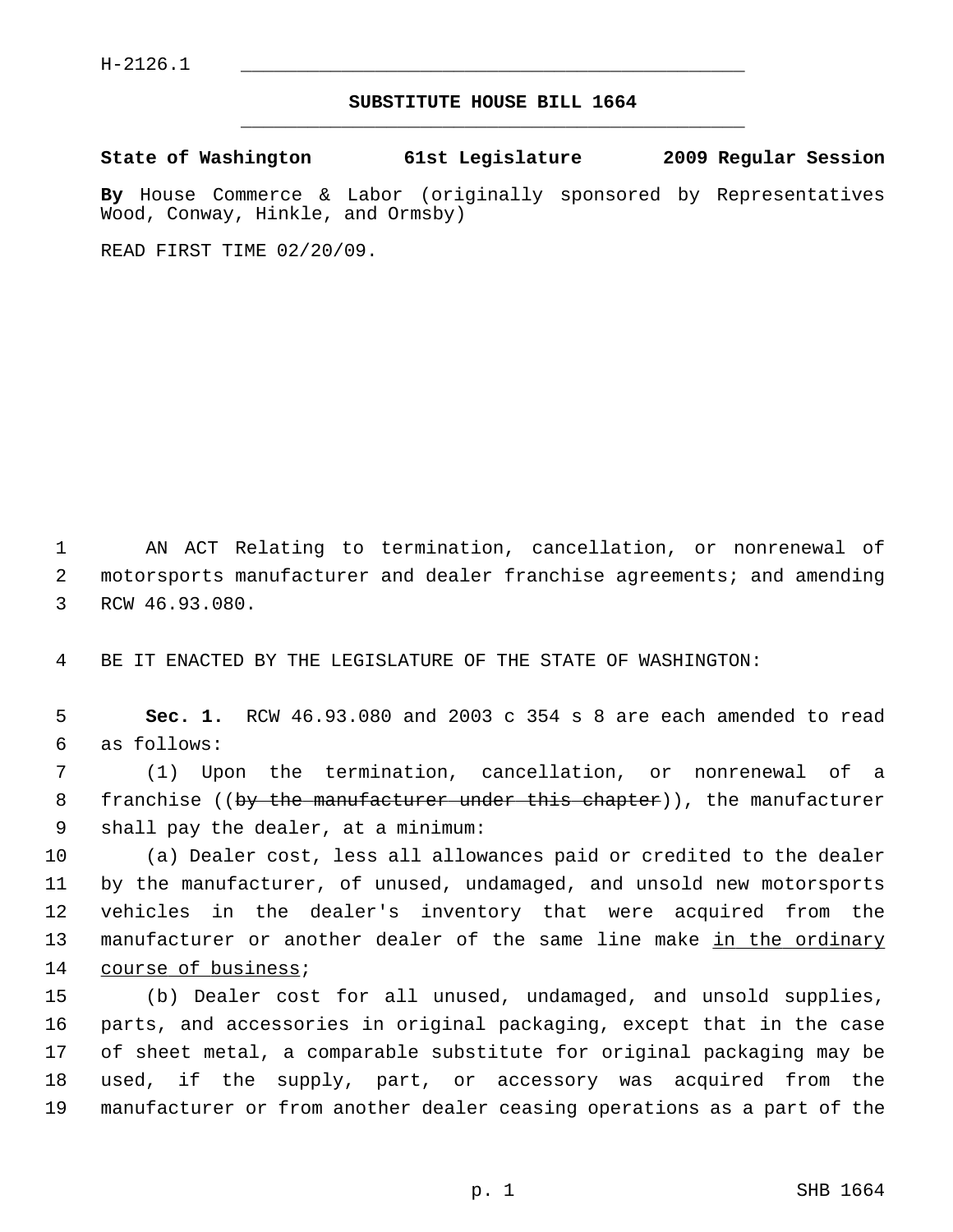1 dealer's initial inventory, as long as the supplies, parts, and 2 accessories appear in the manufacturer's current parts catalog, list, 3 or current offering;

 4 (c) Dealer cost for all unused, undamaged, and unsold inventory, 5 whether vehicles, parts, or accessories, the purchase of which was 6 required by the manufacturer;

 7 (d) The fair market value of each undamaged sign owned by the 8 dealer that bears a common name, trade name, or trademark of the 9 manufacturer, if acquisition of the sign was recommended or required by 10 the manufacturer and the sign is in good and usable condition less 11 reasonable wear and tear, and has not been depreciated by the dealer 12 more than fifty percent of the value of the sign; and

13 (e) The fair market value of all special tools owned or leased by 14 the dealer that were acquired from the manufacturer or persons approved 15 by the manufacturer, and that were required by the manufacturer, and 16 are in good and usable condition, less reasonable wear and tear. 17 However, if the tools are leased by the dealer, the manufacturer shall 18 pay the dealer such amounts that are required by the lessor to 19 terminate the lease under the terms of the lease agreement.

20 (2) To the extent the franchise agreement provides for payment or 21 reimbursement to the dealer in excess of that specified in this 22 section, the provisions of the franchise agreement will control.

23 (3) (a) For the nonrenewal or termination of a franchise that is implemented as a result of the sale of assets or stock of the motorsports vehicle dealer, the party purchasing the assets or stock of the motorsports vehicle dealer may negotiate for the purchase or other transfer of some or all unused, undamaged, and unsold new motorsports vehicles in the selling new motorsports vehicle dealer's inventory that were acquired from the manufacturer or another new motorsports vehicle dealer of the same line make in the ordinary course of business within the previous twelve months.

 (b) For the nonrenewal or termination of a franchise that is implemented as a result of the sale of assets or stock of the motorsports vehicle dealer, this section does not prohibit a manufacturer from negotiating with the purchasing party for the purchase or other transfer of some or all unused, undamaged, and unsold new motorsports vehicles in the selling new motorsports vehicle